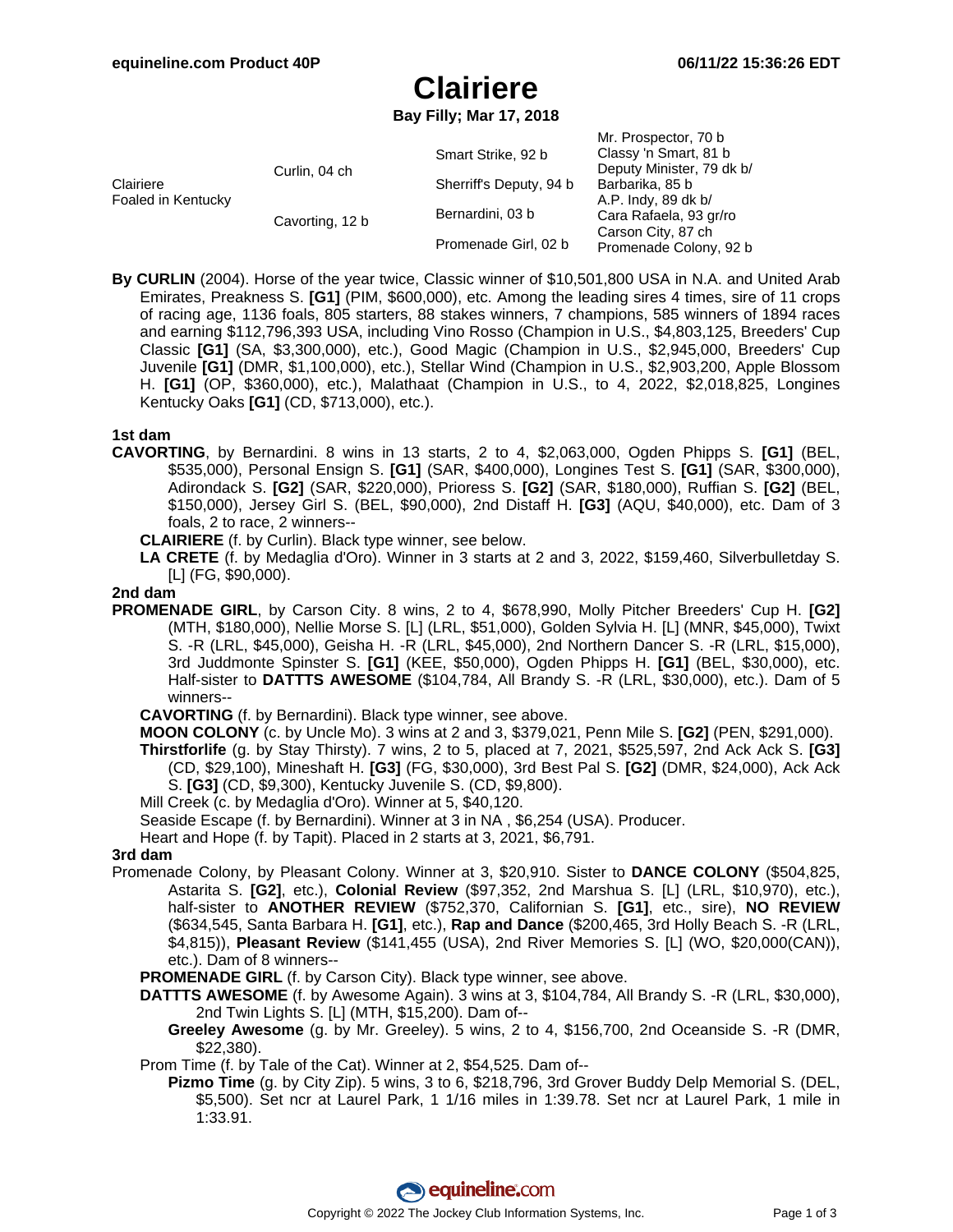# **Clairiere**

### **Bay Filly; Mar 17, 2018**

Promenade Lane (f. by Woodman). Winner at 3 and 4, \$15,760. Dam of--

**Outside Lane** (f. by Outflanker). 8 wins, 2 to 5, \$210,345, 3rd Trevose S. [L] (PHA, \$8,420).

- **Buck n' Ham Lane** (g. by Outflanker). 5 wins, 2 to 5, \$110,150, 3rd Maryland Juvenile Championship S. -R (LRL, \$10,000).
- Bear's Taurus (g. by Stormy Atlantic). 7 wins, 2 to 7, \$188,033(USA).
- Promenade Again (f. by Wild Again). 3 wins at 4 and 5, \$56,650. Producer.
- Promote Business (f. by Capote). Winner at 4, \$42,170. Producer.
- Colonel Grand (g. by Grand Slam). 3 wins, 5 to 7, \$38,840.
- Spanish Gold (f. by Medaglia d'Oro). Placed at 2, \$17,667. Producer.
- Gypsy Swap (f. by Woodman). Unraced. Dam of--
	- **SEEYOUBYCHANCE** (g. by American Chance). 4 wins at 2, \$95,954, H. Steward Mitchell S. (PIM, \$24,000).
- Southern Strike (f. by Smart Strike). Unplaced. Dam of--
	- **FILA PRIMERA** (f. by War Front). 3 wins at 2 and 3, \$138,455, Pago Hop S. (FG, \$45,750), 3rd JPMorgan Chase Jessamine S. **[G3]** (KEE, \$15,000). Dam of--
		- **Saucy Lady T** (f. by Tonalist). Winner at 2, 2021, \$151,000, 3rd Spinaway S. **[G1]** (SAR, \$36,000), Adirondack S. **[G2]** (SAR, \$24,000), Schuylerville S. **[G3]** (SAR, \$18,000).

### **4th dam**

Dance Review, by Northern Dancer. 2 wins at 3, \$40,125. Dam of 13 winners, including--

- **ANOTHER REVIEW** (c. by Buckaroo). 8 wins at 3 and 4, \$752,370, Californian S. **[G1]**, San Bernardino H. **[G2]**, Mervyn LeRoy H. **[G2]**, San Diego H. **[G3]**, 2nd Royal Owl H. [L] (SA, \$12,000), 3rd Hollywood Gold Cup **[G1]**, Gotham S. **[G2]**. Sire.
- **NO REVIEW** (f. by Nodouble). 9 wins, 2 to 4, \$634,545, Santa Barbara H. **[G1]**, San Gorgonio H. **[G2]**, Del Mar Oaks **[G3]**, Atlantic City Oaks (ATL, \$12,000), Miss Delaware S. (DEL, \$10,170), Freesia S. -R (PHA, \$12,840), 2nd Las Palmas H. **[G2]** twice, Primula S. -R (PHA, \$4,320), etc.
	- **SMASHING REVIEW** (f. by Pleasant Tap). 5 wins, 3 to 5, \$126,630, Nastique S. [L] (DEL, \$45,000), 3rd Vineland H. [L] (GS, \$5,500), Holly Beach S. -R (LRL, \$4,235).
	- **=The Bull Hayes (IRE)** (g. by Sadler's Wells). 5 wins, 3 to 7 in IRE and ENG, \$175,551 (USA), 2nd Ardilaun Hotel Oyster S. [L], 3rd Airlie Stud Gallinule S. **[G3]**.
- **DANCE COLONY** (f. by Pleasant Colony). 6 wins, 2 to 4, \$504,825, Astarita S. **[G2]**, Adirondack S. **[G2]**, Florida Oaks [L] (TAM, \$60,000), Cleome S. -R (PHA, \$14,280), 2nd Gazelle H. **[G1]**, Louisville Budweiser Breeders' Cup H. **[G2]**, Pimlico Oaks [L] (PIM, \$60,000), Twin Lights S. (MTH, \$7,000), etc.
	- **Big Prairie** (c. by Danzig). 5 wins, 3 to 5, \$256,417, 2nd Bernard Baruch H. **[G2]** (SAR, \$40,000), Jefferson Cup S. **[G3]** (CD, \$44,080). Leading sire in Venezuela.
	- **Gold Colony** (f. by Forty Niner). 3 wins at 3, \$118,174, 2nd Busher S. **[G3]**, 3rd Affectionately H. **[G3]**.
- **Rap and Dance** (f. by Pleasant Tap). 4 wins at 3 and 4, \$200,465, 3rd Holly Beach S. -R (LRL, \$4,815).
	- **RAP TALE** (f. by Tale of the Cat). 7 wins at 3 and 4, \$250,678, Brookmeade S. -R (CNL, \$27,000), 2nd Candy Eclair S. (MTH, \$12,000), 3rd Red Carpet S. (PEN, \$8,250).
	- **Cherokee Rap** (c. by Cherokee Run). 5 wins at 3 and 4, \$186,240, 2nd Manila S. -R (AQU, \$12,170). Sire.
- **Pleasant Review** (f. by Pleasant Tap). 3 wins at 4, \$141,455(USA), 2nd River Memories S. [L] (WO, \$20,000(CAN)), 3rd Repercussion S. [L] (WO, \$11,000(CAN)), Nicole's Dream S. (AP, \$5,863).
	- **SPARKLING REVIEW** (f. by Lemon Drop Kid). 4 wins in 6 starts at 3, \$303,642, Mrs. Revere S. **[G2]** (CD, \$134,167), Pin Oak Valley View S. **[G3]** (KEE, \$90,000).
- **Colonial Review** (f. by Pleasant Colony). 4 wins at 2 and 3, \$97,352, 2nd Marshua S. [L] (LRL, \$10,970), Jersey Blues S. (MED, \$8,000), Jersey Belle S. (GS, \$6,310), 3rd Shrewsbury S. (MTH, \$4,800), Cooper's Ferry S. (MED, \$4,800), Wide Country S. (LRL, \$3,627).
	- **Provincial** (f. by Pulpit). 4 wins at 4 and 5, \$176,507, 2nd Misty Gallore S. -R (BEL, \$13,264), 3rd Ajina S. -R (BEL, \$7,050).
- Promenade Colony (f. by Pleasant Colony). See above.
- Ballet Colony (f. by Pleasant Colony). 3 wins at 3, \$33,880.
	- **Dance City** (c. by City Zip). 2 wins at 3, \$190,900, 3rd Arkansas Derby **[G1]** (OP, \$100,000).